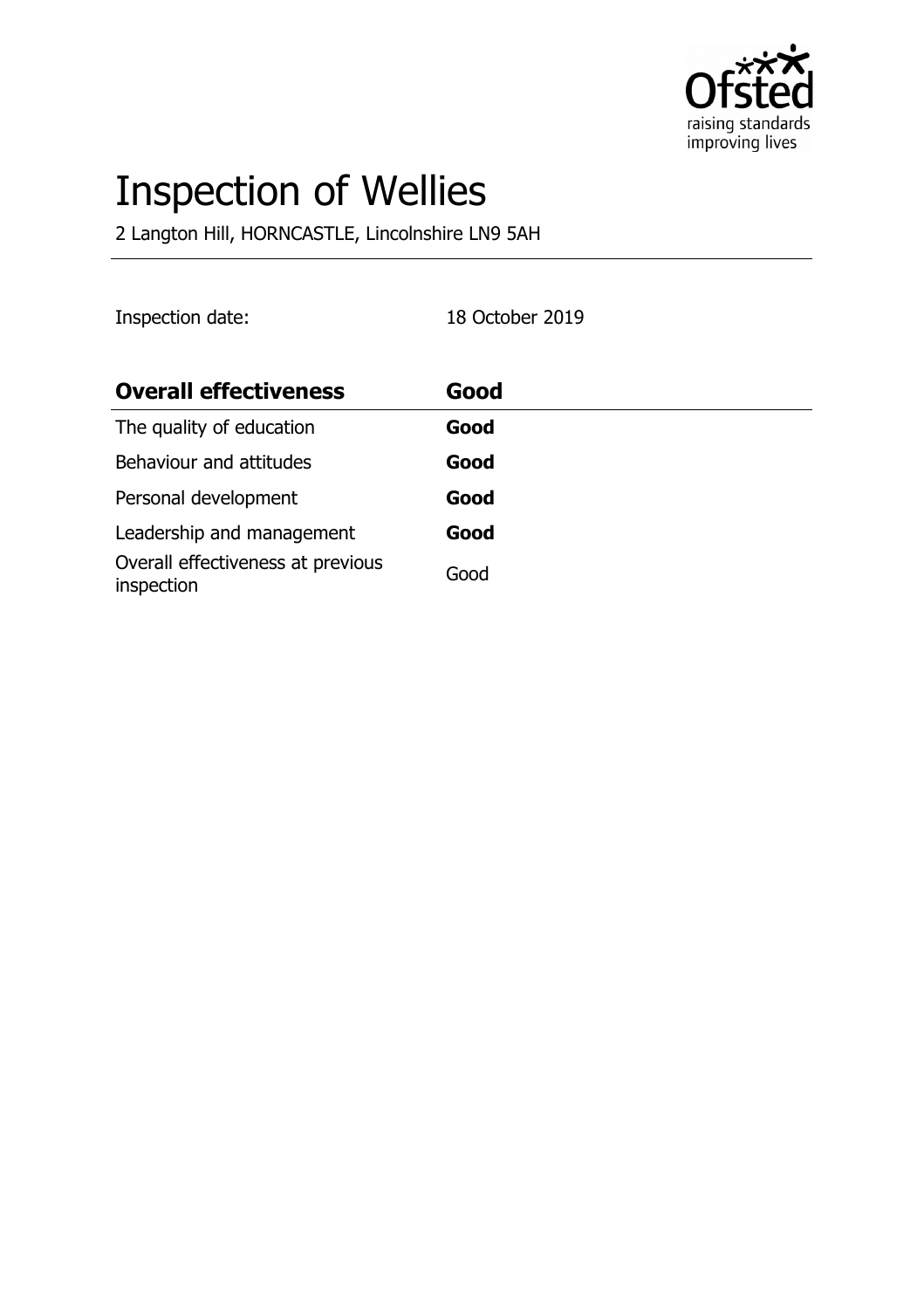

# **What is it like to attend this early years setting?**

#### **The provision is good**

As soon as you walk into this nursery there is a unique feeling of tranquillity and homeliness. Each room has items of curiosity and interest to help children learn, explore and use their imagination. For example, babies can investigate autumn treasure. Pre-school children dress up in a superb collection of bangles, hats and 'clippy cloppy' shoes.

Children have high levels of confidence in their abilities and social situations. They eagerly interact with visitors, asking them questions and inviting them to join their play. Children happily and confidently make decisions on the direction of their learning. They have the freedom to safely explore the environment.

Staff are keen for children to achieve well. They give them praise and encouragement, commenting 'now I've helped you, I know you can do it yourself this time'. Staff are proud of children's achievements. For example, when children paint an oval, staff ask 'what other shapes can you paint?'

Children of all ages play well together. They listen attentively to staff and respond to their instructions quickly, for example at tidy up time. The children demonstrate a real sense of camaraderie towards each other. An example of this is when they offer a hand to their friend to support them over the stepping stones. This favour is returned.

#### **What does the early years setting do well and what does it need to do better?**

- $\blacksquare$  The provider and manager are extremely passionate about their roles and they complement each other with their talents. The manager is highly qualified and relishes the opportunity to access research and share this with staff. The provider works closely with other early years professionals to share good practice.
- $\blacksquare$  Staff provide children with clear and consistent messages about how to play safely and be kind to each other. For example, when they play with a wheelbarrow, children follow guidance from staff and wait their turn when a timer is introduced.
- $\blacksquare$  Children form secure emotional attachments with all staff. Babies receive lots of cuddles from attentive staff. Older children wake from a nap and are given cuddles as they come out of their sleepy state. Toddlers who are unsettled receive lots of one-to-one attention from staff and soon settle to playing and exploring.
- Staff accurately assess children's learning and identify their stage of development. They know children well and understand what they need to learn next. However, very occasionally, some children are not challenged as effectively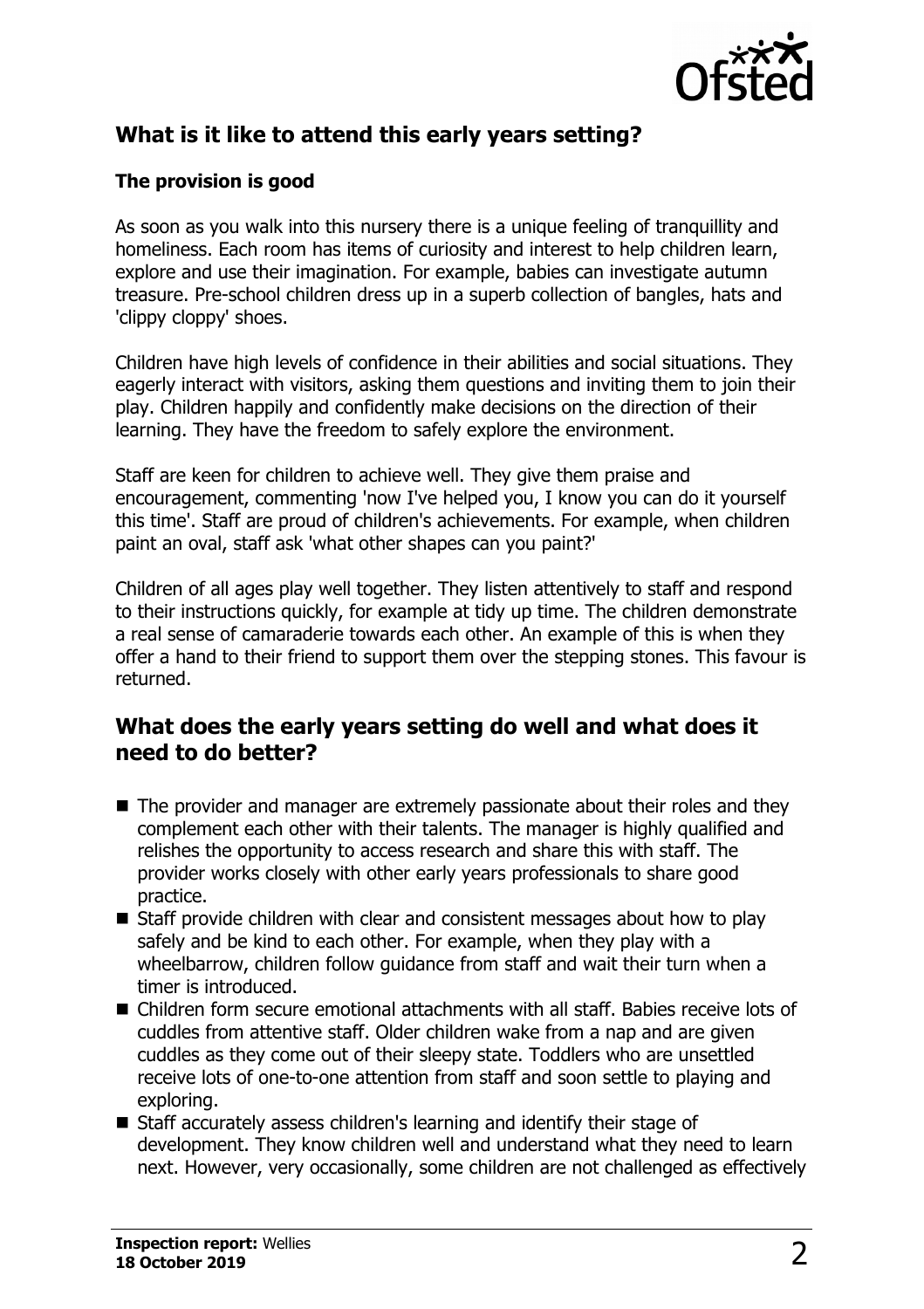

as they could be. Staff miss opportunities to further build on their existing skills and extend their learning.

- $\blacksquare$  Staff help children to develop their language skills. They speak clearly and comment on what children are doing. Staff introduce children to many new words and, as a result, children have a wide vocabulary and articulate themselves well.
- Staff encourage children to develop their physical skills and to take manageable risks. Older children practise using their small muscles. They put on safety goggles, hold a golf tee and use a hammer to tap it into a pumpkin. Babies are encouraged to safely test out their developing physical abilities on the climbing equipment.
- $\blacksquare$  Staff model a love of books and read lots of stories to children throughout the day. Children listen attentively and respond to questions about the story. Staff encourage children to act out stories and instigate a leaf hunt. Children invite staff to join them for a pretend sleepover and they listen to a story while snuggled under blankets.
- $\blacksquare$  Parents have nothing but praise for the nursery. Their comments include 'they really get to know the individual child and take time to ask about home as well as progress in their learning'. Parents describe staff as 'extremely conscientious and caring'.
- $\blacksquare$  The provider is committed to building links in the community. The children recently visited a care home and interacted with the residents. The provider considers this is a meaningful inter-generational interaction that some children may not otherwise encounter.
- Staff morale is high, and they work extremely well together to provide highquality care and education for all. The management team offers staff 'well-being reviews' to ensure they feel supported in their roles. Staff are keen to continually improve their knowledge and skills. For example, they have recently accessed training to help them implement the new planning system.
- $\blacksquare$  Children become quickly engaged with the interesting resources that are set up to ignite their learning. Staff genuinely enjoy playing alongside children. However, at times, staff miss opportunities to interact with the younger children, to ensure they are meaningfully engaged and immersed in learning.

# **Safeguarding**

The arrangements for safeguarding are effective.

The provider, manager and staff put the welfare of children at the heart of all they do. They have a very secure understanding of all aspects of safeguarding. They are confident about the action to take and who to contact if they have any concerns about a child's welfare. A secure entry system is in place and staff monitor access to the nursery. Robust vetting procedures are in place to ensure that staff are suitable to work with children.

# **What does the setting need to do to improve?**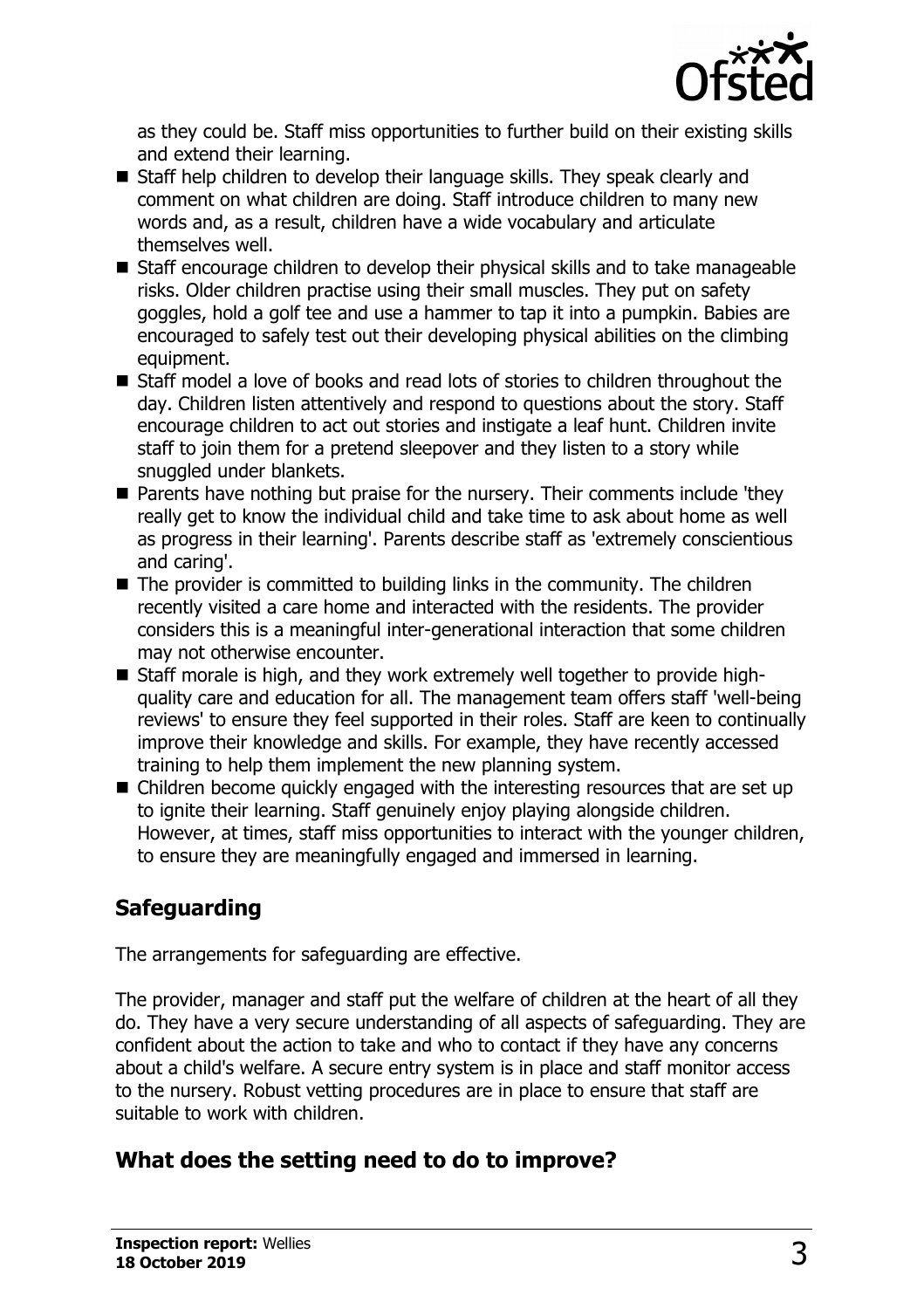

#### **To further improve the quality of the early years provision, the provider should:**

- $\blacksquare$  enhance teaching during children's chosen play to help build on their existing skills and provide challenge, specifically for the most-able children
- $\blacksquare$  enhance the quality of interactions with the less-confident children, ensuring they are meaningfully engaged and immersed in learning as much as possible.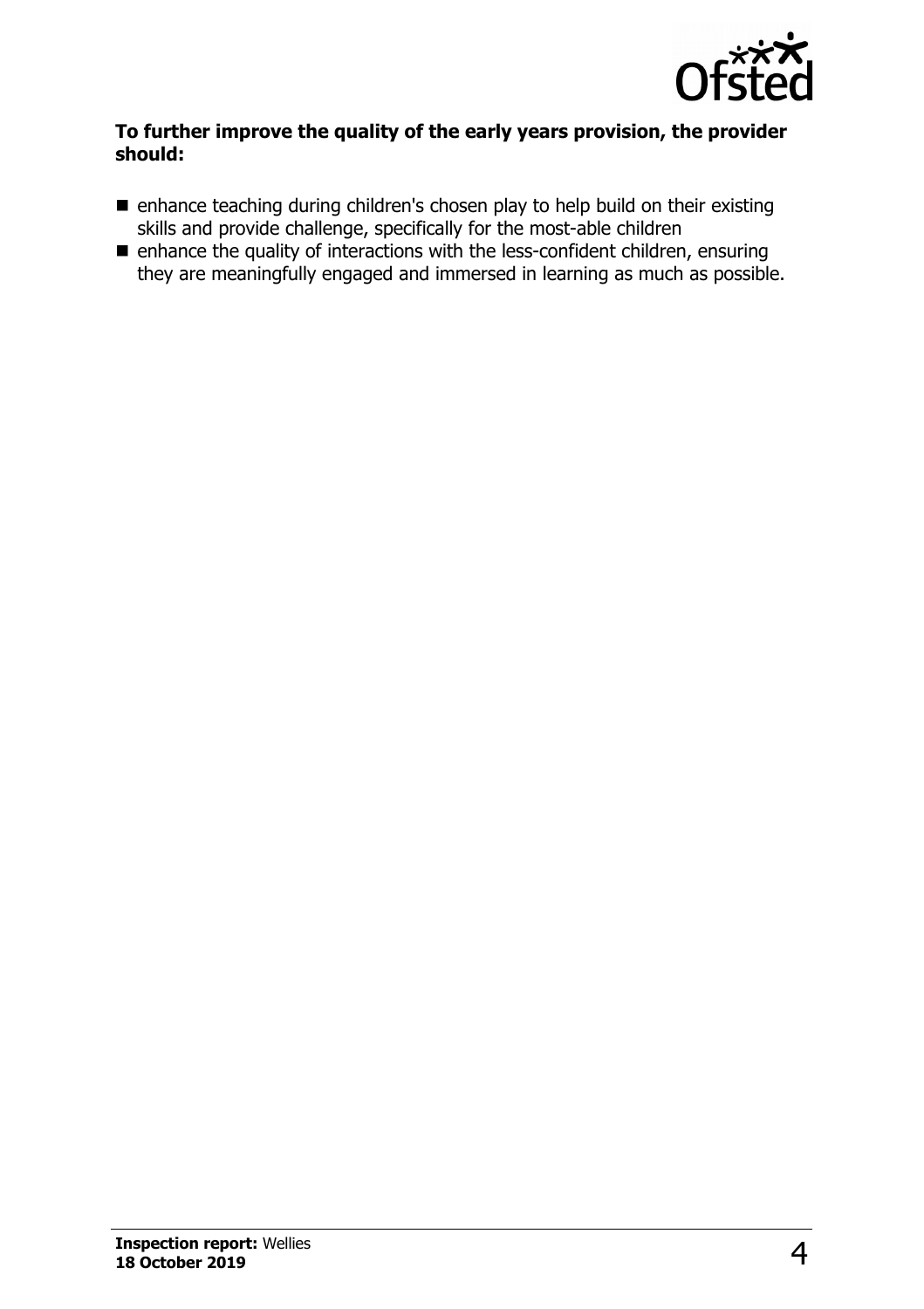

| <b>Setting details</b>                              |                                                                                      |
|-----------------------------------------------------|--------------------------------------------------------------------------------------|
| Unique reference number                             | EY354403                                                                             |
| <b>Local authority</b>                              | Lincolnshire                                                                         |
| <b>Inspection number</b>                            | 10073902                                                                             |
| <b>Type of provision</b>                            | Childcare on non-domestic premises                                                   |
| <b>Registers</b>                                    | Early Years Register, Compulsory Childcare<br>Register, Voluntary Childcare Register |
| Day care type                                       | Full day care                                                                        |
| Age range of children                               | $0$ to 12                                                                            |
| <b>Total number of places</b>                       | 100                                                                                  |
| Number of children on roll                          | 132                                                                                  |
| Name of registered person                           | Wellies (Horncastle) Limited                                                         |
| <b>Registered person unique</b><br>reference number | RP909960                                                                             |
| <b>Telephone number</b>                             | 01507 525050                                                                         |
| Date of previous inspection                         | 21 January 2016                                                                      |

## **Information about this early years setting**

Wellies registered in 2007 and is situated in Horncastle, Lincolnshire. The nursery opens from Monday to Friday all year round. Sessions are from 8am until 6pm. The nursery provides funded early education for two-, three- and four-year-old children. It employs nine members of childcare staff. Of these, two hold appropriate early years qualifications at level 6 and five hold level 3, including the manager, who holds early years professional status. One member of staff has early years teacher status.

### **Information about this inspection**

**Inspector** Sharon Alleary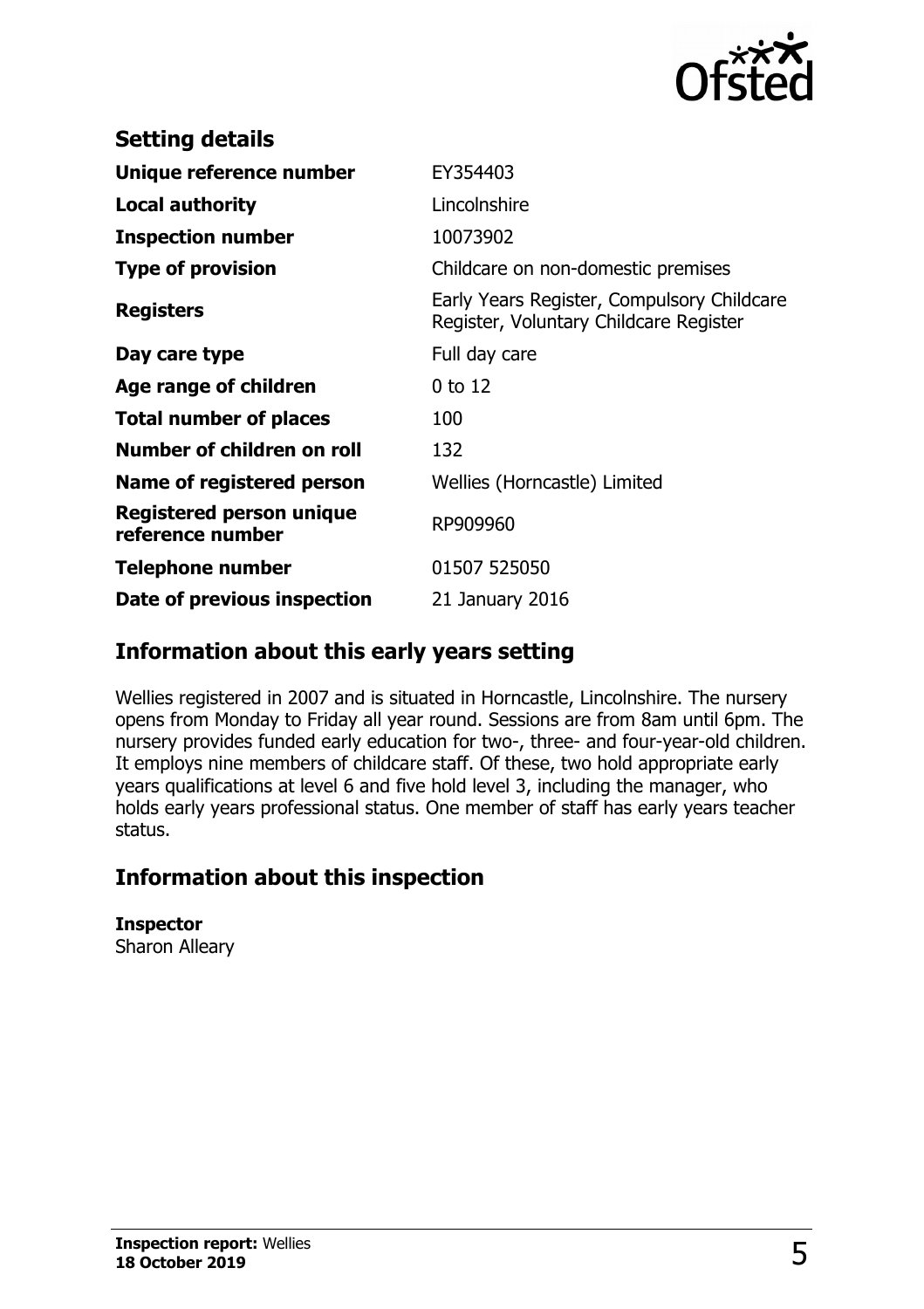

#### **Inspection activities**

- $\blacksquare$  The inspector observed the quality of teaching during activities indoors and outdoors, and assessed the impact this has on children's learning.
- $\blacksquare$  The inspector carried out a learning walk discussion and tour of the nursery with the manager.
- $\blacksquare$  The inspector spoke with staff and children during the inspection.
- $\blacksquare$  The inspector completed two joint observations with the nursery manager.
- $\blacksquare$  The inspector held a meeting with the nursery manager and provider. She reviewed relevant documentation and evidence of the suitability of staff working in the nursery.
- $\blacksquare$  The inspector spoke to several parents during the inspection and took account of their views from written testimonials.

We carried out this inspection under sections 49 and 50 of the Childcare Act 2006 on the quality and standards of provision that is registered on the Early Years Register. The registered person must ensure that this provision complies with the statutory framework for children's learning, development and care, known as the early years foundation stage.

If you are not happy with the inspection or the report, you can [complain to Ofsted.](http://www.gov.uk/complain-ofsted-report)